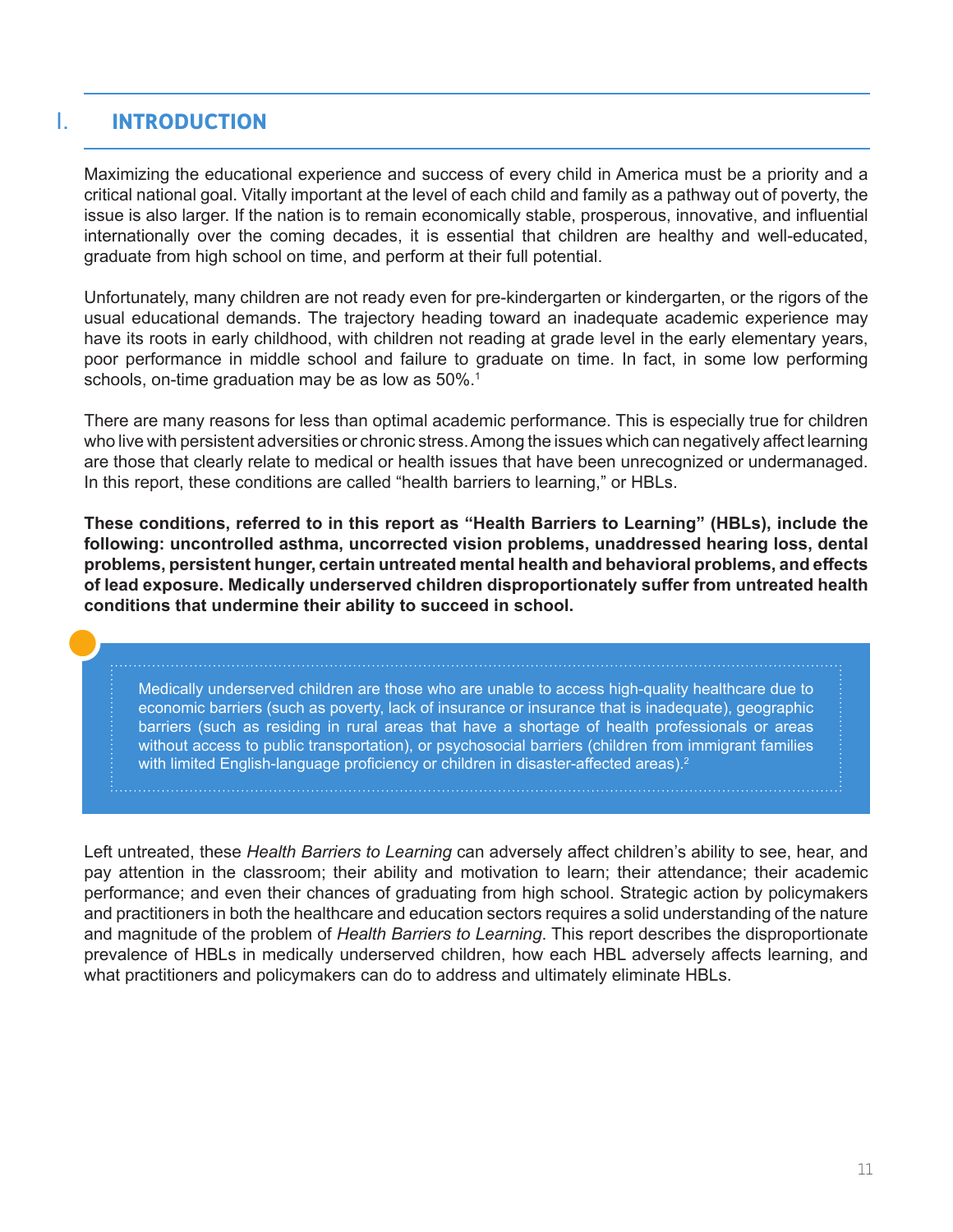Race and ethnicity are complex constructs that have significant cultural significance. This report uses the definitions that the National Center for Education Statistics uses when reporting about race and ethnicity in government publications. These definitions are excerpted from the NCES website<sup>3</sup>:

*Hispanic/Latino:* This category includes individuals of any race who identify as Hispanic or Latino.

*American Indian or Alaska Native:* This category includes only persons who reported American Indian or Alaska Native as their sole race and did not report Hispanic/Latino ethnicity. *Asian:* This category includes only persons who reported Asian as their sole race and did not report Hispanic/Latino ethnicity.

*Black or African American:* This category includes only persons who reported black or African American as their sole race and did not report Hispanic/Latino ethnicity.

*Native Hawaiian or Other Pacific Islander:* This category includes only persons who reported Native Hawaiian or Other Pacific Islander as their sole race and did not report Hispanic/Latino ethnicity.

*White:* This category includes only persons who reported white as their sole race and did not report Hispanic/Latino ethnicity.

**What is known about the topic**: As described in Annie E Casey's *2016 KIDS COUNT Data Book* report,<sup>4</sup> disparities in educational achievement by race and income persist. Attaining proficiency in reading and math and graduating from high school are important educational milestones that put children on track to reach their life potential. While national rates of achievement on all three of these milestones are low, they are even lower for minority children and children in poverty. Nationwide, 65% of fourth graders in public school read below the proficient level. This rate is even higher in black (82%), Hispanic (79%) and American Indian (78%) children. Children with low reading proficiency are more likely to feel disengaged from school and drop out, compromising their earning potential, and chances of success in later life. About 68% of eighth graders in public school are not proficient in math, with higher rates in black (88%), Hispanic (81%) and American Indian (81%) children. A basic competence in math is critical for everyday functioning and improves one's employability. Nationally, almost 1 in 5 (18%) of children do not graduate from public high school on time, with even higher rates for children who are Hispanic (24%), black (28%), American Indian (30%), economically disadvantaged (25%), and who have limited English language proficiency (37%). Students who graduate from high school are more likely to pursue future education, earn more, and enjoy better health.

A vast body of literature shows that educational attainment is complex and determined by a variety of factors, including sociodemographic factors (race, ethnicity, socioeconomic status, gender, family structure, family size, educational and occupational attainment of parents), individual factors (cognitive ability, self-esteem, attitudes towards school, educational and occupational aspirations), participation in early intervention programs, family-related factors (parents' involvement, parents' attitudes and values toward educational attainment, child taking on adult roles, family stressors), and school-related factors (academic achievement, absenteeism, behavior problems, grade retention, changing schools, school characteristics).5

This report aims to draw attention to the important ways in which health influences these determinants of educational success. Two prominent literature reviews that present considerable evidence about this